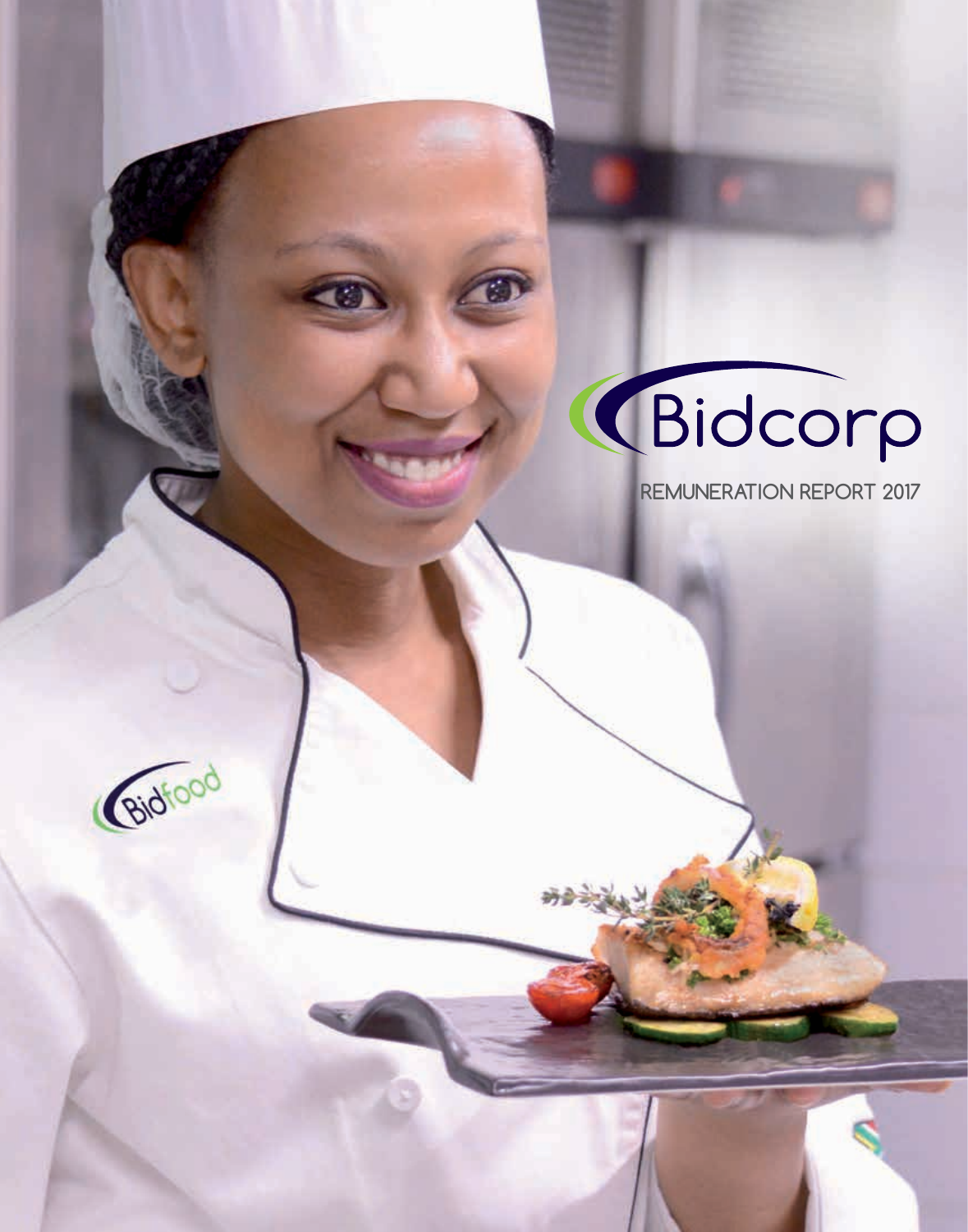#### Background statement

The remuneration committee is pleased to present the remuneration report for the year ended June 30 2017. Since we presented the remuneration policy to shareholders in 2016, no material changes were made to the policy or its implementation. Likewise no material future changes are envisaged. The remuneration committee considered the impact of the King IV™ Report on Corporate Governance for South African 2016 (King IV) on remuneration and is satisfied that its policies are aligned with sound governance principles.

The remuneration committee also considered the voting outcomes on the 2016 remuneration policy (Ordinary resolution Part 1: Policy on basic pay and benefits: 98,9% in favour; Ordinary resolution Part 2: Policy on short-term incentives: 96,1% in favour; and Ordinary resolution Part 3: Policy on long-term incentives: 71,6% in favour) and as a result we have enhanced the disclosure of our variable pay structures and long-term incentives.

The remuneration committee uses the services of PwC as standing independent advisers to the remuneration committee.

Due to the decentralised and diversified nature of the group, and the geographic spread of its operations, the individual companies manage their own remuneration policies according to local requirements. The group remuneration committee provides oversight on senior executive remuneration in the subsidiaries and share incentive awards. This report therefore details the remuneration policy and implementation thereof for executive directors as well as fees paid to non-executive directors and details of the share incentive plans used by the group.

#### Part 1 – Remuneration policy Key principles of our philosophy

The key principles that shape our policy are:

- A critical success factor of the group is its ability to attract, retain and motivate the entrepreneurial talent required to achieve its operational and strategic objectives. Both short and long-term incentives are used to this end.
- Delivery-specific short-term incentives are

viewed as strong drivers of performance. A significant portion of senior management's reward is variable and is determined by the achievement of realistic profit and returns targets together with an individual's personal contribution to the growth and development of the group. Only when warranted by exceptional circumstances, special bonuses may be considered as additional awards.

■ Long-term incentives align the objectives of management, shareholders and other stakeholders for a sustainable period.

#### Policy principles

The remuneration committee functions as a subcommittee of the board in terms of an agreed mandate and evaluates and monitors the group's remuneration philosophy and practices to ensure consistency with governance principles and corporate strategy. The remuneration committee further implements the board-approved remuneration policy to ensure:

- 1. salary structures and policies, as well as cash and share-based incentives, motivate superior performance and are linked to realistic performance objectives that support sustainable long-term business growth;
- 2. stakeholders are able to make an informed assessment of reward practices and governance processes; and
- 3. compliance with all applicable laws and regulatory codes.

### Governance and the remuneration committee

### *Board responsibility*

The board carries ultimate responsibility for the remuneration policy. The remuneration committee operates in terms of a boardapproved mandate. The board will, when required, refer matters for shareholder approval, for example:

- new and/or amended share-based incentive schemes; and
- non-executive board and committee fees.

The remuneration policy and implementation thereof contained in part 1 and 2 of this remuneration report will be put to a nonbinding shareholders' vote at the annual general meeting of shareholders.

#### *Composition, mandate and attendance for remuneration committee*

The members of the remuneration committee are independent non-executive directors as defined by King IV. The remuneration committee is scheduled to hold three meetings per year but meets on an ad hoc basis when required. The attendance for these meetings is contained in the directors' report (remuneration committee report section).



*Directors' report within the online 2017 annual integrated report on the company's website.*

The chief executive and chief financial officer attend meetings by invitation to assist the remuneration committee with the execution of its mandate. No executive participates in the vote process nor is present at meetings of the remuneration committee when his/ her own remuneration is discussed or considered. The remuneration committee uses the services of PwC as standing independent advisers to the remuneration committee.

The chairman of the remuneration committee or, in his absence, another member of the remuneration committee is required to attend the annual general meeting to answer questions on remuneration.

The terms of reference as set out in the mandate of the remuneration committee include:

- reviewing the group remuneration philosophy and policy and assisting the board to establish a remuneration policy for directors and senior executives that will promote the achievement of strategic objectives and encourage individual performance;
- ensuring that the mix of fixed and variable pay in cash, shares and other elements meet the group's needs and strategic objectives;
- reviewing the remuneration of executive management to ensure that it is fair and responsible in the context of overall employee remuneration in the group;
- reviewing incentive schemes to ensure continued contribution to shareholder value;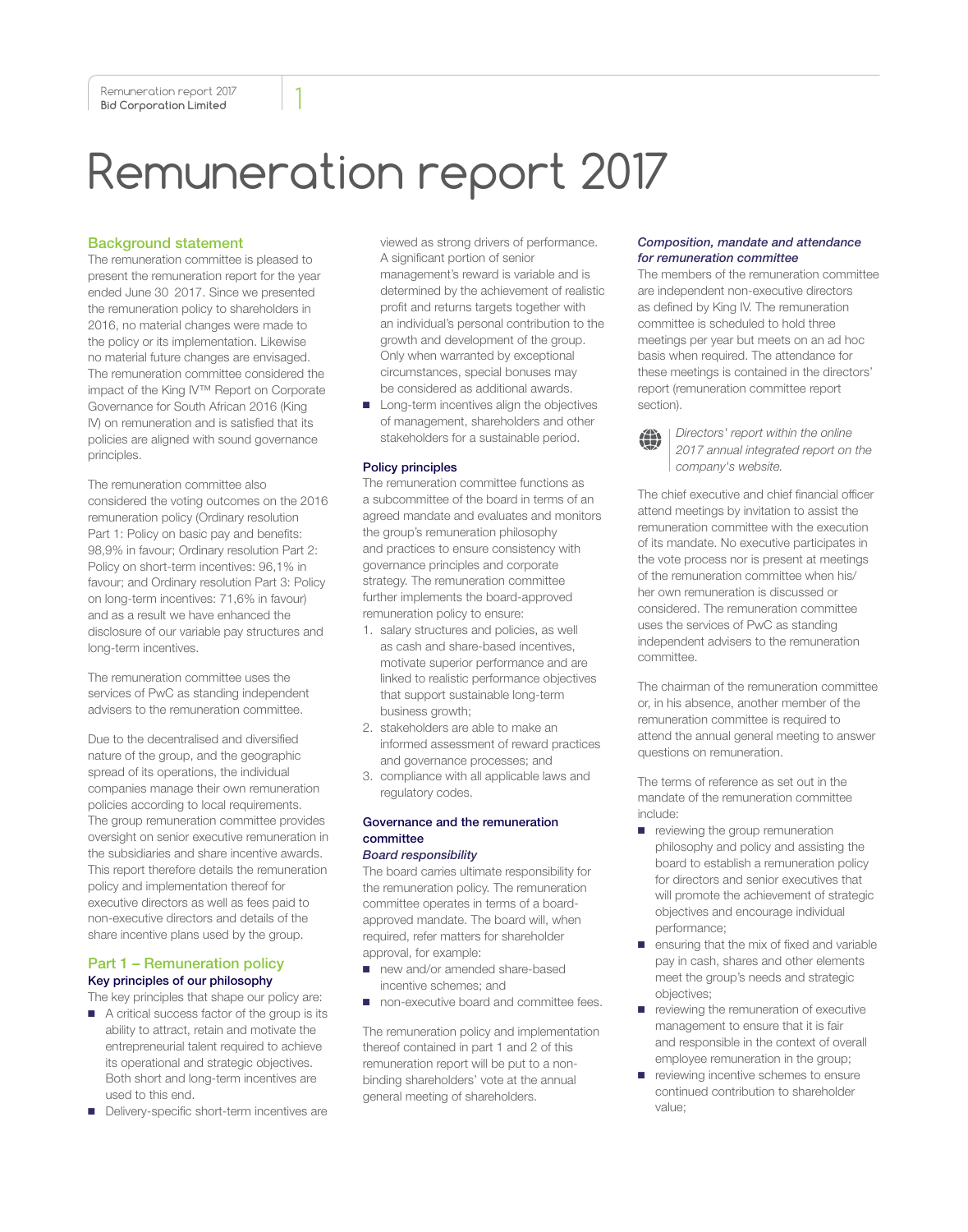2 Remuneration report 2017 **Bid Corporation Limited**

### Remuneration report 2017

- reviewing the recommendations of management on fee proposals for the group's non-executive directors and determining, in conjunction with the board, the final proposals to be submitted to shareholders for approval;
- determining all the remuneration parameters for the chief executive and other executive directors. Reviewing and recommending to the board the relevant criteria necessary to measure the performance of executives in determining their remuneration;
- agreeing to the principles for senior management increases and their cash incentives;
- agreeing to long-term incentive allocations and awards for executive directors (conditional share plan) and for senior management (share appreciation rights);
- settling long-term incentive allocations and awards for executive directors;
- overseeing the preparation of the remuneration report to ensure that it is clear, concise and transparent; and
- ensuring that the remuneration report be put to a non-binding advisory vote by shareholders and engaging with shareholders and other stakeholders on the group's remuneration policy.

*Remuneration report available on the company's website.*

#### Role of benchmarking *Benchmarking and position in the market*

To ensure that the group remains competitive in the markets in which it operates, all elements of remuneration are subject to regular reviews against relevant market and peer data. In the case of the chief executive, his salary is benchmarked against international listed companies (predominantly Australian companies) while the other executive is benchmarked against JSE Limited (JSE) listed companies.

The policy aims at positioning the group as a preferred employer within the foodservice industry. To retain flexibility and ensure fairness when directing human capital to those areas of the group requiring focused attention, subjective performance assessments may sometimes be required when evaluating employee contributions.

The group believes that its remuneration policy plays an essential and vital role in realising business strategy and therefore should be competitive in the markets in which the group operates.

#### Executive directors *Terms of service*

The minimum terms and conditions applied to South African executive directors are governed by legislation. Terms of service for executive directors outside South Africa are governed by labour legislation in their local jurisdiction and the terms of their employment contracts. In exceptional situations of termination of an executive directors' services, the remuneration committee (assisted by independent labour law legal advisers) oversees the settlement of terms.

Executive directors are required to retire on the third anniversary of their appointment and may offer themselves for re-election. As appropriate, the board, through the nominations committee, proposes their re-election to shareholders.

The terms of the executive director's employment is as follows:

- Mr BL Berson (chief executive) is party to an employment agreement with Bid Corporation Limited.
- Mr DE Cleasby (chief financial officer) will be party to a new employment agreement with Bid Corporation Limited.
- Mr B Joffe relinquished his role as executive chairman, in consequence of a mutually agreed transition, with effect from June 30 2017. His executive service agreement has been terminated from June 30 2017. In terms of the service agreement, Mr Joffe continues as a participant in the Bidcorp conditional share plan in respect of his awards received prior to June 30 2017. All other benefits accruing in terms of the service agreement up to June 30 2017 have been honoured. In terms of the settlement agreement, Mr Joffe has agreed to provide advisory consulting services to the company for the period July 1 2017 to June 30 2018 and will receive a fee of R4,0 million payable in equal monthly instalments.

Under the employment contracts, the employment of an executive director will continue until terminated upon (i) six months' notice for the CE and an intended similar notice period for the CFO respectively or (ii) retirement thereof.

Bidcorp can also terminate the executive director's employment summarily for any reason recognised by law as justifying summary termination.

The value of the gross remuneration package payable in terms of the employment contracts is allocated among the following benefits:

- (i) basic remuneration;
- (ii) retirement and or medical benefits; and (iii) other benefits.

Executive directors are only permitted to serve as non-executive directors on other public company boards with the express permission of the nominations committee.

#### Elements of remuneration

The group operates a total cost-tocompany (CTC) philosophy whereby cash remuneration, benefits (including a defined contribution retirement fund or superannuation scheme, medical aid and other insured benefits) form part of employees' fixed total CTC remuneration. Executive directors and senior management also participate in short-term incentives (in the form of a performance bonus plan). Two long-term incentive plans are in operation, namely the Bidcorp conditional share plan (for executive directors) and the Bidcorp share appreciation rights plan (for senior management).

The different components of remuneration, their objectives, the policy which governs them and their link to the business strategy are summarised on pages 3 and 4. Where changes to the policy are envisaged for the following financial year, these are also highlighted on pages 3 and 4.

The group views the executive directors as the current "prescribed officers" as defined in the Companies Act and therefore no separate remuneration policy disclosure for prescribed officers is necessary.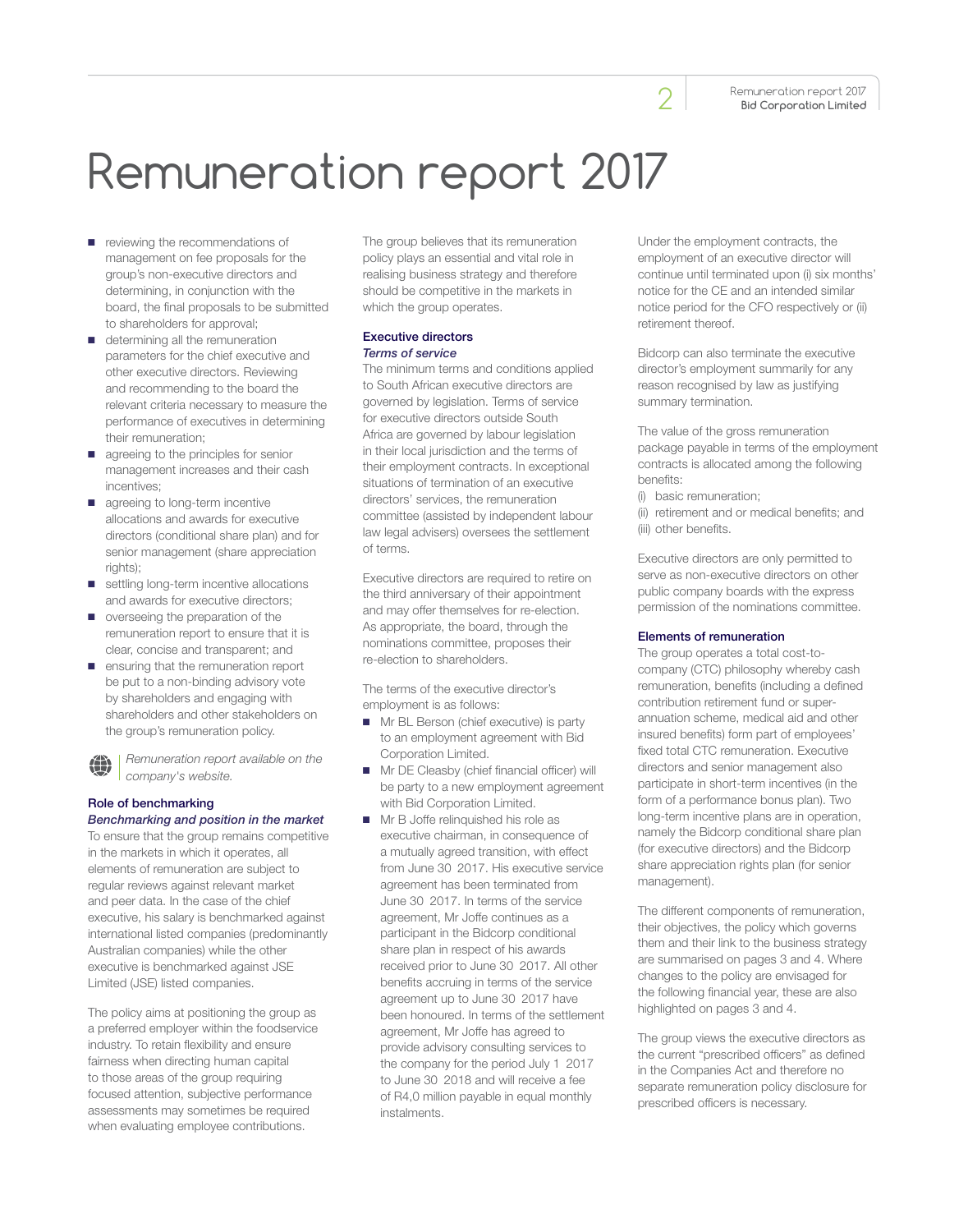#### Table 1: Summary of remuneration components for executive directors

|                                        | <b>Component</b>        | <b>Objective and practice</b>                                                                                                                                                                                                                                                                                                                                                                                                              | Link to business strategy                                                                                                                                                                                                                                                                                                                                                                                                                         | <b>Policy</b>                                                                                                                                                                                                                                                                                                                                                                                                                                                                                                                                                                                                                                                                                                                                                                                                                                                                                                                                                                                                                                                                                                                                                                                                                                                                                                         | <b>Changes for</b><br>2017/2018 |
|----------------------------------------|-------------------------|--------------------------------------------------------------------------------------------------------------------------------------------------------------------------------------------------------------------------------------------------------------------------------------------------------------------------------------------------------------------------------------------------------------------------------------------|---------------------------------------------------------------------------------------------------------------------------------------------------------------------------------------------------------------------------------------------------------------------------------------------------------------------------------------------------------------------------------------------------------------------------------------------------|-----------------------------------------------------------------------------------------------------------------------------------------------------------------------------------------------------------------------------------------------------------------------------------------------------------------------------------------------------------------------------------------------------------------------------------------------------------------------------------------------------------------------------------------------------------------------------------------------------------------------------------------------------------------------------------------------------------------------------------------------------------------------------------------------------------------------------------------------------------------------------------------------------------------------------------------------------------------------------------------------------------------------------------------------------------------------------------------------------------------------------------------------------------------------------------------------------------------------------------------------------------------------------------------------------------------------|---------------------------------|
| Guaranteed<br>pay (CTC)                | Base package            | Attract and retain the best<br>talent.<br>Reviewed annually and set<br>on July 1.                                                                                                                                                                                                                                                                                                                                                          | This component aligns<br>with business strategy as it<br>takes into account internal<br>and external equity. Hereby,<br>ensuring competitiveness<br>and rewarding individuals<br>fairly based on a similar job in<br>the market.                                                                                                                                                                                                                  | Level of skill and experience, scope of<br>responsibilities and competitiveness<br>of the total remuneration package are<br>taken into account when determining<br>CTC.                                                                                                                                                                                                                                                                                                                                                                                                                                                                                                                                                                                                                                                                                                                                                                                                                                                                                                                                                                                                                                                                                                                                               | No changes<br>proposed.         |
|                                        | <b>Benefits</b>         | Providing employees with<br>contractually agreed basic<br>benefits such as retirement<br>fund benefits (defined<br>contribution or super-<br>annuation), medical aid,<br>risk benefits, and life and<br>disability insurance on a<br>CTC basis.                                                                                                                                                                                            | Benefits recognise the need<br>for a holistic approach to<br>guaranteed package and are<br>part of the overall employee<br>value proposition offered<br>by Bidcorp.                                                                                                                                                                                                                                                                               | The company contributes towards<br>retirement benefits as per the rules<br>of the respective retirement funds or<br>superannuation schemes. Medical<br>aid contributions depend on each<br>individual's needs and the package<br>selection.<br>Risk and insurance benefits are<br>company contributions, all of which<br>form part of total CTC.                                                                                                                                                                                                                                                                                                                                                                                                                                                                                                                                                                                                                                                                                                                                                                                                                                                                                                                                                                      | No changes<br>proposed.         |
| <b>Short-term</b><br><b>incentives</b> | Short-term<br>incentive | To motivate and incentivise<br>delivery of performance<br>over the one-year operating<br>cycle.<br>Bonus levels and the<br>appropriateness of<br>measures and weightings<br>are reviewed annually to<br>ensure that these continue<br>to support Bidcorp's<br>strategy.<br>The annual bonus is paid in<br>cash in August/September<br>each year in respect of the<br>group financial performance<br>during the previous<br>financial year. | Encourages growth in<br>headline earnings per share<br>and return on funds employed<br>(ROFE) for shareholders in a<br>sustainable manner over the<br>short term.<br>Combines the above<br>company financial<br>performance metrics with<br>strategic metrics, such as<br>leadership, to ensure well-<br>balanced KPIs.<br>Rewards executive directors<br>for their measurable<br>contribution to the group<br>based on predetermined<br>metrics. | For the 2018 financial year, target and<br>stretch performance targets were set<br>for the following metrics:<br>Company financial performance<br>Constant currency headline<br>earnings per share (HEPS)<br>growth and<br>Return on funds employed (ROFE)<br>achieved.<br>Measured against prior year's<br>performance and budgets.<br>Strategic objectives<br>Non-financial, strategic objectives, such<br>as leadership, are also considered to<br>determine the quantum of bonuses<br>paid.<br>Earning potential<br>At target performance, the earning<br>potential is 100% of guaranteed<br>package.<br>Stretch earning potential is limited to<br>160% of guaranteed package and is<br>subject to exceptional performance.<br>Discretion of remuneration<br>committee<br>The remuneration committee has<br>discretion, when warranted by<br>exceptional circumstances and where<br>considerable value has been created<br>for shareholders and stakeholders of<br>Bidcorp by specific key employees,<br>to award special bonuses or other ex-<br>gratia payments to individuals.<br>In exercising this discretion the<br>remuneration committee must satisfy<br>itself that such payments are fair<br>and reasonable and are disclosed<br>to shareholders as required by<br>remuneration governance principles. | No changes<br>proposed.         |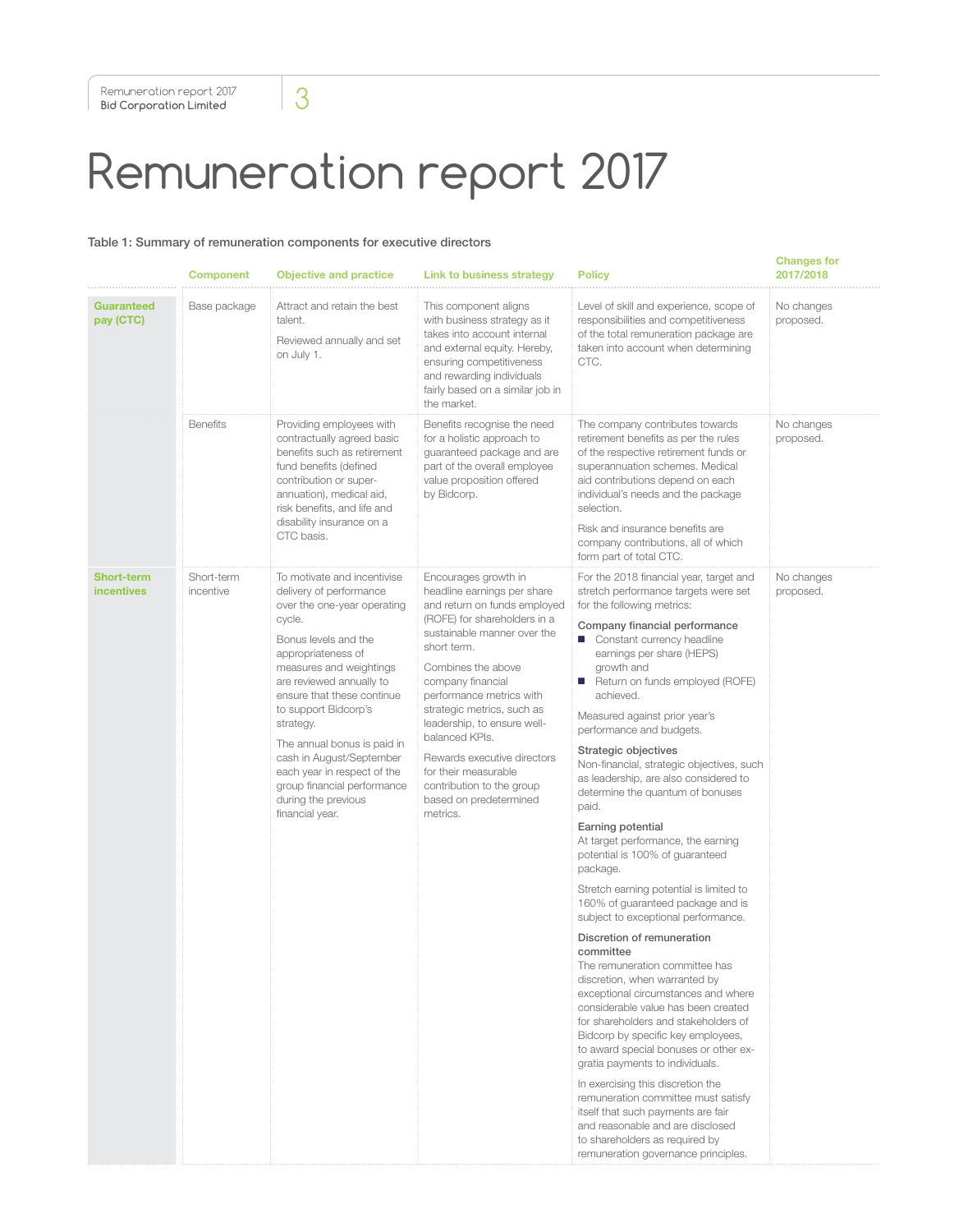|                                | <b>Component</b>                                                 | <b>Objective and practice</b>                                                              | <b>Link to business strategy</b>                                                                                                                                                                                                                                                                                     | <b>Policy</b>                                                                                                                                                                                                                                                                                                                                                                                                                                                                                                                                                                          | <b>Changes for</b><br>2017/2018 |
|--------------------------------|------------------------------------------------------------------|--------------------------------------------------------------------------------------------|----------------------------------------------------------------------------------------------------------------------------------------------------------------------------------------------------------------------------------------------------------------------------------------------------------------------|----------------------------------------------------------------------------------------------------------------------------------------------------------------------------------------------------------------------------------------------------------------------------------------------------------------------------------------------------------------------------------------------------------------------------------------------------------------------------------------------------------------------------------------------------------------------------------------|---------------------------------|
| Long-term<br><b>incentives</b> | Long-term<br>$incentive -$<br>conditional<br>share plan<br>(CSP) | To motivate and incentivise<br>delivery of sustained<br>performance over the long<br>term. | Alignment of executives'<br>interests with shareholders<br>through conditional rights to<br>future delivery of equity.<br>Vesting of equity instruments<br>are subject to performance<br>targets, thereby supporting<br>the performance culture of<br>the group.<br>Motivates long-term,<br>sustainable performance. | Award levels are set according to best<br>practice benchmarks and to ensure<br>support of group business strategy.<br>Awards consist of conditional rights<br>to shares, subjected to performance<br>conditions over a three-year<br>performance period and continued<br>employment period for the duration of<br>the vesting periods of three years (75%)<br>of the award) and four years (25% of<br>the award) respectively.<br>The company performance metrics<br>comprise the following:<br>HEPS growth;<br>Relative TSR as external<br>performance measure;<br>ROFE: and<br>KPIs. | No changes<br>proposed.         |

#### *Further details on long-term incentive plans*

#### *Bidcorp CSP*

Upon the listing of Bidcorp, shareholders approved the CSP. The CSP to date was only implemented for executive directors. However, it is intended that where senior management perform group-wide roles, they will be considered for CSP awards. Under the CSP, participants are awarded a right to future delivery of equity (ie a conditional right to receive shares). Vesting of shares is subject to the achievement of performance conditions. Performance conditions, each with different weightings, have been imposed. The performance period is three years, coinciding with the Bidcorp financial year.

Details of the 2017 award, the performance periods and the performance conditions are shown in part 2 of this report.

#### *Bidcorp SAR Plan*

Upon the listing and unbundling of Bidcorp, shareholders approved a SAR for senior managers, excluding any executive directors.

#### *Bidcorp's long-term incentive plans and dilution*

In terms of the Bidcorp long-term incentive plan rules, an overall limit of approximately 5% of the issued shares of the company has been imposed when shares are allocated and issued in terms of the plans,

incorporating both SARs and CSPs. The total award that may be allocated to any one individual may not exceed 10% of the total awards made in that year.

If shares are purchased in the open market for settlement of allocations in terms of the Bidcorp SAR and CSP, the overall limit of 5% will not be impacted.

#### Non-executive directors *Terms of service*

Non-executive directors are appointed by the shareholders at the AGM. Interim board appointments are permitted between AGMs. Appointments are made in accordance with group policy. Interim appointees retire at the next AGM, when they may make themselves available for re-election.

As appropriate, the board, through the nominations committee, proposes their re-election to shareholders. There is no limit on the number of times a non-executive director may make him or herself available for re-election.

#### *Fees*

The group policy is to pay competitive fees for the role while recognising the required time commitment. The fees comprise an annual retainer component and attendance fee for scheduled meetings, as tabulated in part 2 of this report. In addition, nonexecutive directors are compensated for

travel and subsistence on official business where necessary and to attend meetings. No contractual arrangements are entered into to compensate non-executive directors for the loss of office.

Non-executive directors do not receive shortterm incentives nor do they participate in any long-term incentive schemes, except where non-executive directors previously held executive office, and they remain entitled to unvested benefits arising from their period of employment. Bidcorp does not provide retirement contributions to non-executive directors.

Management proposes non-executive directors' fees (based on independent advice) to shareholders annually for shareholder vote.

#### Directors' interests in contracts

During the financial year, none of the current directors had a material interest in any contract of significance to which the company or any of its subsidiaries were a party.

#### Non-binding advisory vote

Shareholders are requested to cast an advisory vote on the remuneration policy as summarised in this report: Part 1: Remuneration policy; and Part 2 – Implementation of remuneration policy.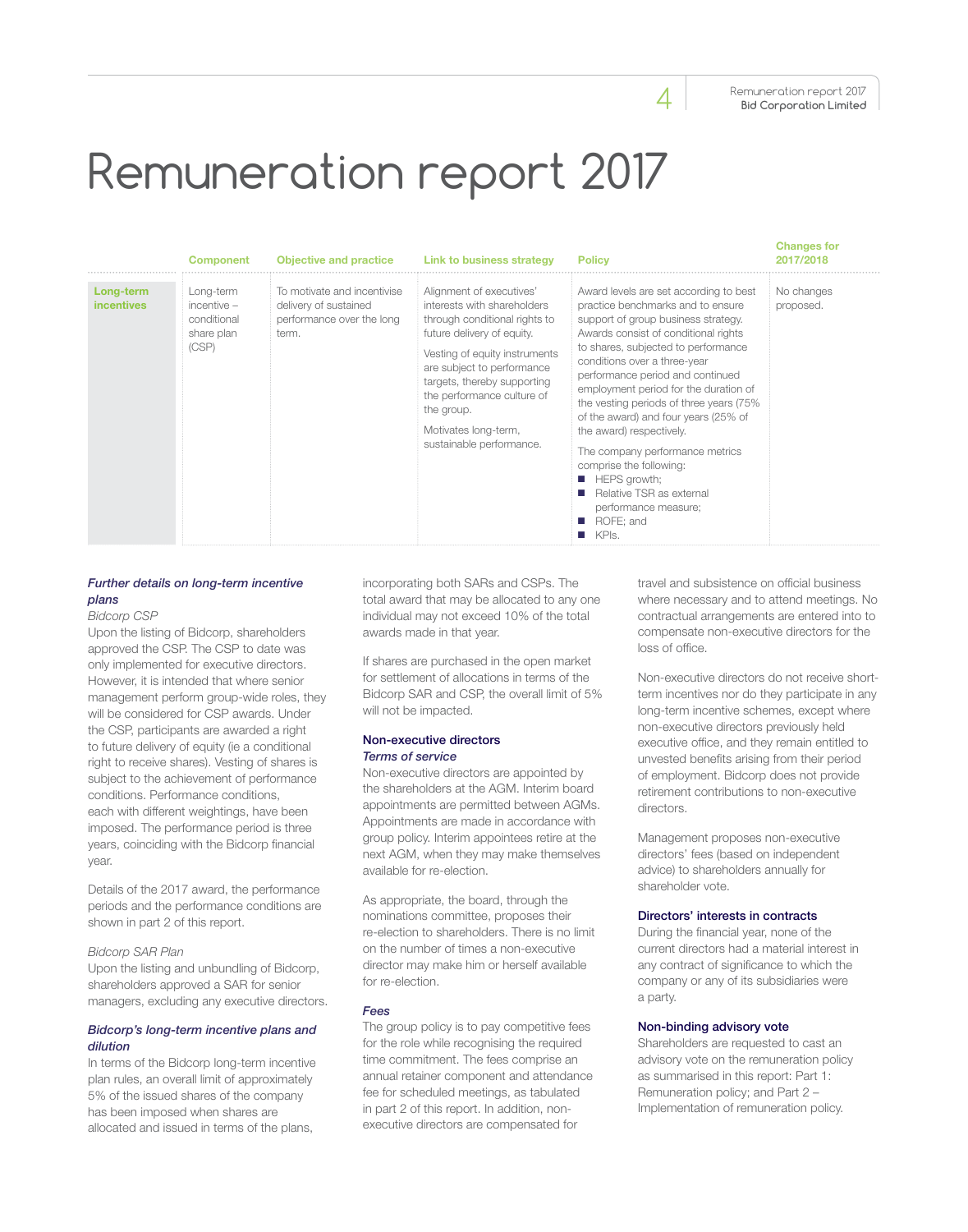#### Part 2 – Implementation of remuneration policy

### 1. Guaranteed pay – base pay and benefits

#### *Guaranteed pay increases for the financial years ending 2017 and 2018*

In determining the CTC increases for executive directors, the remuneration committee considered relevant benchmarking data. Given the global nature of the group's business, the CE's CTC was benchmarked against predominantly listed Australian companies. The CTC for the CFO was benchmarked against predominantly JSE listed companies. Benchmarks were selected based on a number of factors, including, but not limited to, company size and complexity of comparable listed companies by reference to market capitalisation, revenues, profitability, number of employees and the industry sector.

In 2017 the increase of the CTC for CE, BL Berson, was 14,6% based on a combination of i) the results of the benchmarking; ii) the breadth of the Bidcorp international operations; and iii) the exchange rate movements on translation from A\$ to rand. In respect of CFO, DE Cleasby, CTC increase was 2,0% impacted by the exchange rate movement on translation of the sterling portion of his CTC to rand. The original increase in CTC was 8,5%.

For the 2018 financial year, CE, BL Berson's CTC increase is 3,0%. For CFO, DE Cleasby, a CTC increase on his rand-based salary of

6,0% has been granted and a 50% increase on the sterling portion of his CTC arising from the expanded scope of his international activities and associated travel obligations.

#### 2. Short-term incentive outcomes for 2017

Factors assessed in determining the shortterm incentive awards to executives were:

As set out in the 2016 remuneration report, a combination of the following performance measures were used:

- earning performance measured on a linear basis for constant currency headline earning per share performance (50,0% weighting) from the threshold (2,5% real growth) target (5% real growth) and stretch (8% real growth): ACHIEVED 17,0% real growth;
- return on funds employed (ROFE) (30,0% weighting) with a threshold of 32,5%, a target of 35,0% and a stretch of 37,5% achievement; ACHIEVED 35,1%; and
- key performance indicators (20,0% weighting) including performance on staff development, innovation, acquisitions, improving performance of laggard operations etc: ACHIEVED 16,0%.

Bonuses calculated on the aforementioned criteria worked out to 135,2% payout of individual CTC out of a maximum of 160% allowed in terms of the group's policy. Executive management have however been penalised by 15,2% of the short-term incentive due to the performance of the Logistics UK business and the consequential costs that have been incurred in resolving the performance issues. A final short-term incentive of 120,0% of individual's CTC has been granted to executive management for the 2017 financial year.

#### 3. Short-term incentives 2018

Short-term incentives for members of the Bidcorp executive are based on similar principles to the 2017 short-term incentives and the long-term incentive plans.

A combination of the following performance measures will be used:

- earning performance will be measured on a linear basis for constant currency headline earning per share performance (50,0% weighting) from the threshold (2,5% real growth) target (5% real growth) and stretch (8% real growth);
- return on funds employed (ROFE) (30,0% weighting) has a threshold of 32,5%, a target of 35,0% and a stretch of 37,5% achievement; and
- key performance indicators (20,0% weighting) include performance on staff development, innovation, acquisitions, improving performance of laggard operations, etc. While more subjective in character, these will also be evaluated on a threshold, target and stretch basis.

Bonuses to be paid in terms of the aforementioned scheme will have a maximum cap of 160% of individual CTC packages which could only be attained at full stretch performance on all criteria.

#### Summary of executive directors' guaranteed pay and short-term incentives

|                  | <b>Basic</b><br>remuneration<br><b>R'000</b> | <b>Other</b><br>benefits<br>and costs<br><b>R'000</b> | Retirement/<br>medical<br>benefits<br><b>R'000</b> | Cash<br><b>incentives</b><br><b>R'000</b> | <b>Total</b><br>emoluments<br><b>R'000</b> |
|------------------|----------------------------------------------|-------------------------------------------------------|----------------------------------------------------|-------------------------------------------|--------------------------------------------|
| 2017             |                                              |                                                       |                                                    |                                           |                                            |
| <b>Director</b>  |                                              |                                                       |                                                    |                                           |                                            |
| <b>BL</b> Berson | 14754                                        | 262                                                   | 359                                                | 17 904                                    | 33 279                                     |
| DE Cleasby       | 4 4 6 1                                      | 278                                                   | 385                                                | 6017                                      | 11 141                                     |
| <b>B</b> Joffe   | 13 0 32                                      | 637                                                   | 454                                                | 16 479                                    | 30 602                                     |
| 2017 total       | 32 247                                       | 1 177                                                 | 1 1 9 8                                            | 40 400                                    | 75 022                                     |
| 2016*            |                                              |                                                       |                                                    |                                           |                                            |
| <b>Director</b>  |                                              |                                                       |                                                    |                                           |                                            |
| <b>BL</b> Berson | 12777                                        | 275                                                   | 370                                                | 14 8 64                                   | 28 2 8 6                                   |
| DE Cleasby       | 4 0 28                                       | 514                                                   | 480                                                | 5 300                                     | 10 322                                     |
| <b>B</b> Joffe   | 17 248                                       | 1800                                                  | 911                                                | 19 111                                    | 39 0 70                                    |
| 2016 total       | 34 053                                       | 2 5 8 9                                               | 1761                                               | 39 275                                    | 77678                                      |

*\* Combined from that paid by Bidcorp and The Bidvest Group Limited in 2016.*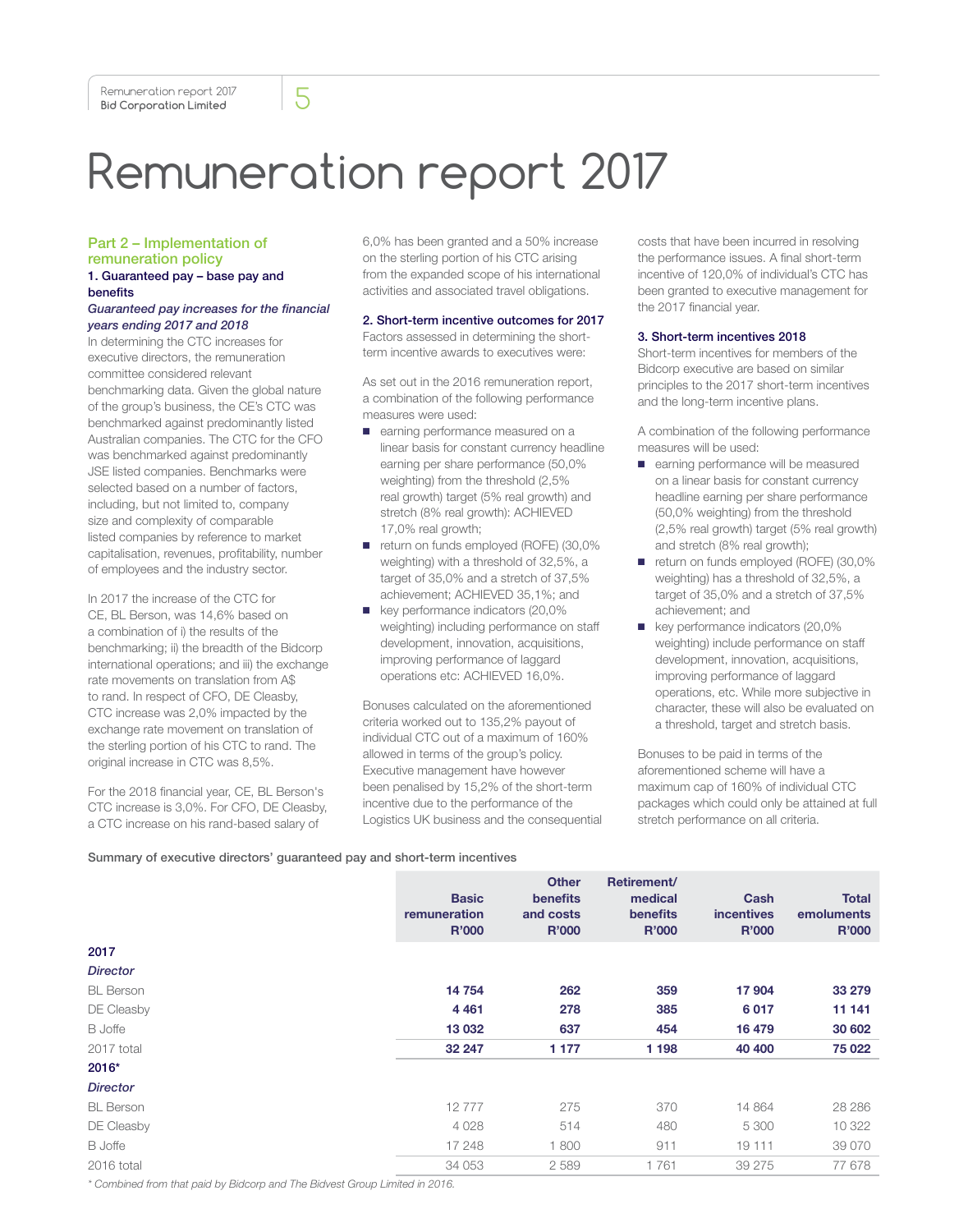#### 4. Long-term incentives

#### *CSPs*

In terms of the CSP, conditional rights to shares are granted subject to performance and vesting conditions.

#### *Awarded in 2017*

CSP awards were granted on November 30 2016 and are measured over the period July 1 2016 to June 30 2019. In addition, as approved by shareholders in terms of the Bidvest unbundling plan, the Bidvest CSP awards made on December 11 2015 were exchanged for CSP replacement rights over Bidcorp shares on November 30 2016 and the number of shares comprising the CSP replacement rights were adjusted so that the market value is the same as that of the Bidvest CSP's pre-unbundling. The vesting period for the CSP replacement rights was extended for an additional year and are subject to performance conditions measured over the period July 1 2016 to June 30 2019, vesting of 75% of the awards will occur in September 2019 and the remaining 25% will vest in September 2020.

The following performance targets, weighting and performance periods are applicable to the 2017 CSP awards and the 2017 CSP replacement rights and are to be tested over a three-year performance period:

| <b>Performance conditions</b><br>and weighting  | Detail of performance conditions                                                                                                                                                                                                                                                                                                                                                                                                                                                                                                                                                                                                           | <b>Vesting profile</b>                                                                                                                                                                                                                             | <b>Actual targets</b>                                                                                                                                                                                                                                                                                                                                                                                                                                                                                                                                                                                                                                                                                                                                                                                                          |
|-------------------------------------------------|--------------------------------------------------------------------------------------------------------------------------------------------------------------------------------------------------------------------------------------------------------------------------------------------------------------------------------------------------------------------------------------------------------------------------------------------------------------------------------------------------------------------------------------------------------------------------------------------------------------------------------------------|----------------------------------------------------------------------------------------------------------------------------------------------------------------------------------------------------------------------------------------------------|--------------------------------------------------------------------------------------------------------------------------------------------------------------------------------------------------------------------------------------------------------------------------------------------------------------------------------------------------------------------------------------------------------------------------------------------------------------------------------------------------------------------------------------------------------------------------------------------------------------------------------------------------------------------------------------------------------------------------------------------------------------------------------------------------------------------------------|
| HEPS growth (50%)                               | Three-year real constant currency<br>HEPS growth in excess of Bidcorp<br>inflation. HEPS targets are set by<br>reference to the company's three-year<br>plan and market expectation. The<br>remuneration committee considers the<br>targets to be critical to the company's<br>long-term success and its ability to<br>maximise shareholder value, and to be<br>in line with the strategic goals of the<br>company. In addition, the remuneration<br>committee considers these targets<br>to be sufficiently demanding with<br>significant "stretch", ensuring only<br>outstanding performance will be<br>rewarded with a maximum pay-out. | HEPS:<br>$\blacksquare$ Below threshold $-0\%$ vesting;<br>$\blacksquare$ At threshold - 30% vesting;<br>Target - 60% vesting; and<br>a a<br>Stretch - 100% vesting, where<br>linear vesting will occur between<br>the levels stated above.        | <b>HEPS</b> targets:<br>■ Achievement of constant currency HEPS for<br>period ending June 30 2019:<br>- Threshold - 2,5% real constant currency<br>HEPS growth over the three-year<br>performance period<br>- Target - 5,0% real constant currency<br>HEPS growth over the three-year<br>performance period<br>- Stretch - 8,0% real constant currency<br>HEPS growth over the three-year<br>performance period                                                                                                                                                                                                                                                                                                                                                                                                                |
| <b>Relative TSR against</b><br>peer group (20%) | The group is measured against a<br>number of appropriate peers within<br>the international foodservice industry<br>and the comparable listed peers on<br>the JSE Limited. Accordingly, the<br>outperformance of the peer group<br>is felt to be the most appropriate<br>TSR measure.<br>The average ROFE of the group as<br>measured over the financial period on<br>a monthly average over 15 months<br>measured against targets set.                                                                                                                                                                                                     | TSR:<br>$\blacksquare$ Below threshold $-0\%$ vesting;<br>$\blacksquare$ At threshold - 30% vesting;<br>$\blacksquare$ Target – 60% vesting; and<br>Stretch - 100% vesting, where<br>linear vesting will occur between<br>the levels stated above. | TSR targets:<br>■ Achievement of TSR against peer group for<br>period ending June 30 2019:<br>- Threshold - 80% of peer group performance<br>over the three-year performance period<br>- Target - 100% of peer group performance<br>over the three-year performance period<br>- Stretch - 120% of peer group performance<br>over the three-year performance period<br>The peer group consists of the following<br>companies:<br>■ Woolworths Holdings Limited: JSE - WHL<br>The Spar Group: JSE - SPP<br>Unilever Plc: LN - ULVR<br>п<br>Metcash: ASX - MTS<br>ш<br>Metro AG: ETR - MEO<br>Booker Group Plc: LN - BOK<br>п<br>Bunzl: LN - BNZL<br>ш<br>Marr s.p.A: IM - MARR<br>ш<br>Nestle SA: SIX - NESN<br>Sligro Food Group: AMS - SLIGR<br>ш<br>Sysco Corporation: NYSE - SYY<br>Performance Food Group: PFG: NYSE - PFGL |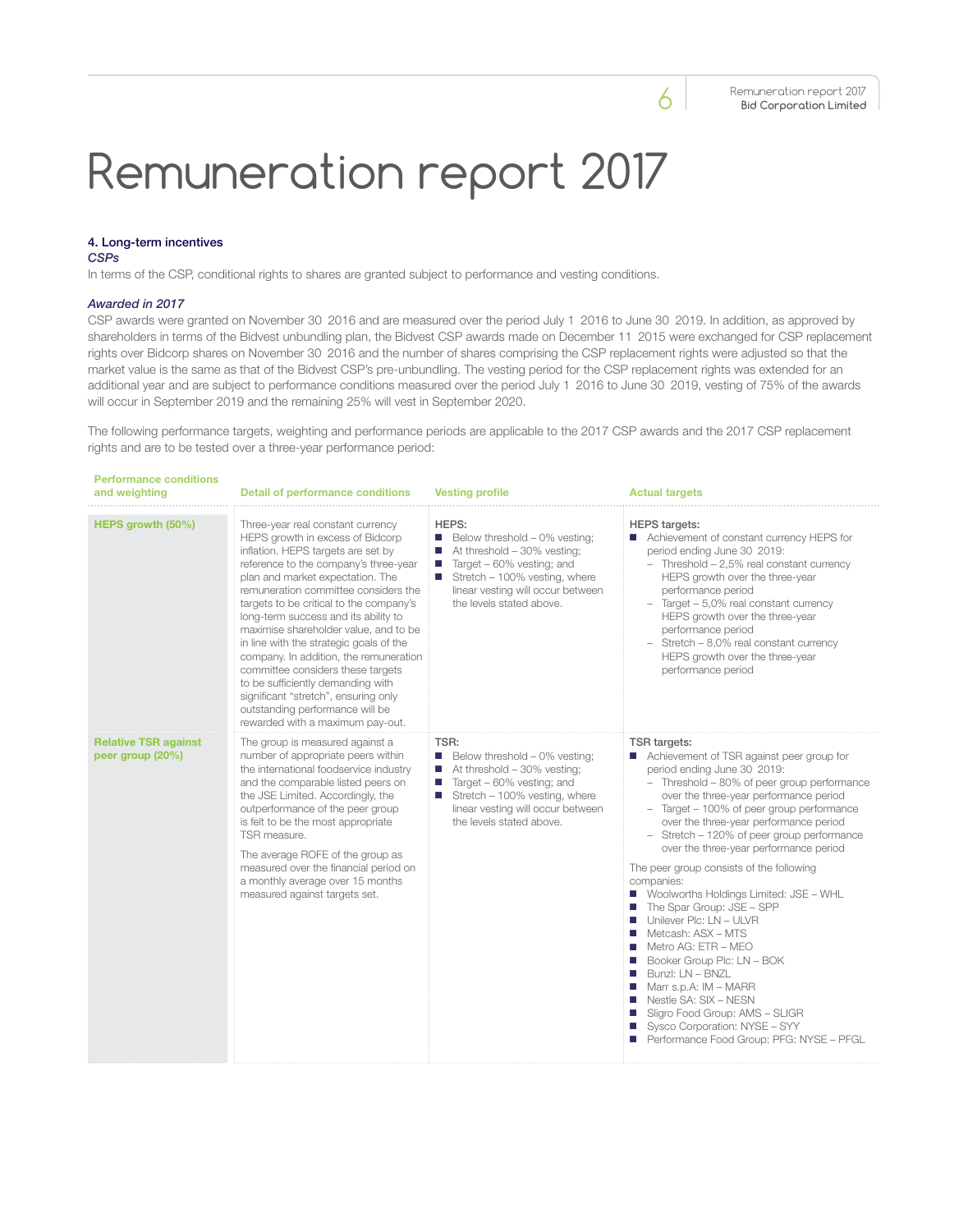### Performance conditions

| and weighting     | Detail of performance conditions                                             | <b>Vesting profile</b>                                                                                                                                                                                                                                                                                                                         | <b>Actual targets</b>                                                                                                                                                                                                                                                                         |
|-------------------|------------------------------------------------------------------------------|------------------------------------------------------------------------------------------------------------------------------------------------------------------------------------------------------------------------------------------------------------------------------------------------------------------------------------------------|-----------------------------------------------------------------------------------------------------------------------------------------------------------------------------------------------------------------------------------------------------------------------------------------------|
| <b>ROFE (20%)</b> |                                                                              | The vesting of the awards in relation to<br>the ROFE condition will be subject to<br>linear vesting which will occur between<br>the levels stated below:<br>$\blacksquare$ Below threshold $-0\%$ vesting;<br>$\blacksquare$ At threshold - 30% vesting;<br>$\blacksquare$ Target – 60% vesting; and<br>$\blacksquare$ Stretch – 100% vesting. | <b>ROFE</b> targets:<br>■ Achievement of ROFE for period ending<br>June 30 2019:<br>- Threshold - 32,5% ROFE over the three-year<br>performance period<br>- Target - 35,0% ROFE over the three-year<br>performance period<br>- Stretch - 37,5% ROFE over the three-year<br>performance period |
| <b>KPIs (10%)</b> | Non-financial strategic objectives such<br>as leadership, acquisitions, etc. | As per set objectives subject to linear<br>vesting which will occur between the<br>levels stated below:<br>$\blacksquare$ Below threshold $-0\%$ vesting;<br>$\blacksquare$ At threshold - 30% vesting;<br>Target – 60% vesting; and<br>Stretch - 100% vesting.                                                                                |                                                                                                                                                                                                                                                                                               |

#### *Disclosure of the value of long-term incentives*

The table below illustrates on an individual executive director level the details of long-term incentive participation.

Held in terms of the Bidcorp CSP

|                              | Balance at<br>June 30<br>2016 | <b>CSP</b><br>replacement<br>rights awarded | <b>Forfeited</b> | <b>Vested</b> | <b>Closing balance</b><br>June 30<br>2017 |
|------------------------------|-------------------------------|---------------------------------------------|------------------|---------------|-------------------------------------------|
| CSP replacement right awards |                               |                                             |                  |               |                                           |
| <b>Director</b>              |                               |                                             |                  |               |                                           |
| <b>BL</b> Berson             |                               | 45 000                                      |                  |               | 45 000                                    |
| DE Cleasby                   |                               | 24 500                                      |                  |               | 24 500                                    |
| <b>B</b> Joffe               |                               | 90 000                                      |                  | -             | 90 000                                    |
|                              | -                             | 159 500                                     | ٠                | -             | 159 500                                   |
|                              |                               |                                             |                  |               |                                           |
|                              | Balance at<br>June 30<br>2016 | <b>CSP</b><br>awarded                       | <b>Forfeited</b> | <b>Vested</b> | <b>Closing balance</b><br>June 30<br>2017 |
| <b>CSP</b> awards            |                               |                                             |                  |               |                                           |
| <b>Director</b>              |                               |                                             |                  |               |                                           |
| <b>BL</b> Berson             |                               | 90 000                                      |                  |               | 90 000                                    |
| DE Cleasby                   |                               | 26 000                                      |                  |               | 26 000                                    |
| <b>B</b> Joffe               |                               | 72 500                                      |                  |               | 72 500                                    |
|                              |                               | 188 500                                     |                  | -             | 188 500                                   |
|                              |                               |                                             |                  |               |                                           |

#### *Outstanding long-term incentives and likely vesting outcomes*

The Bidvest CSP awards made on December 11 2015 were exchanged for CSP replacement rights over Bidcorp shares and the number of shares comprising the replacement rights were adjusted so that the market value is the same as that of the Bidvest CSP's pre-unbundling. The vesting period for the replacement rights was extended for an additional year and are subject to performance conditions measured over the period July 1 2016 to June 30 2019, vesting of 75% of the awards will occur in September 2019 and the remaining 25% will vest in September 2020.

The Bidcorp CSPs awarded on November 30 2016 are subject to performance conditions measured over the period July 1 2016 to June 30 2019, vesting of 75% of the awards will occur in September 2019 and the remaining 25% will vest in September 2020.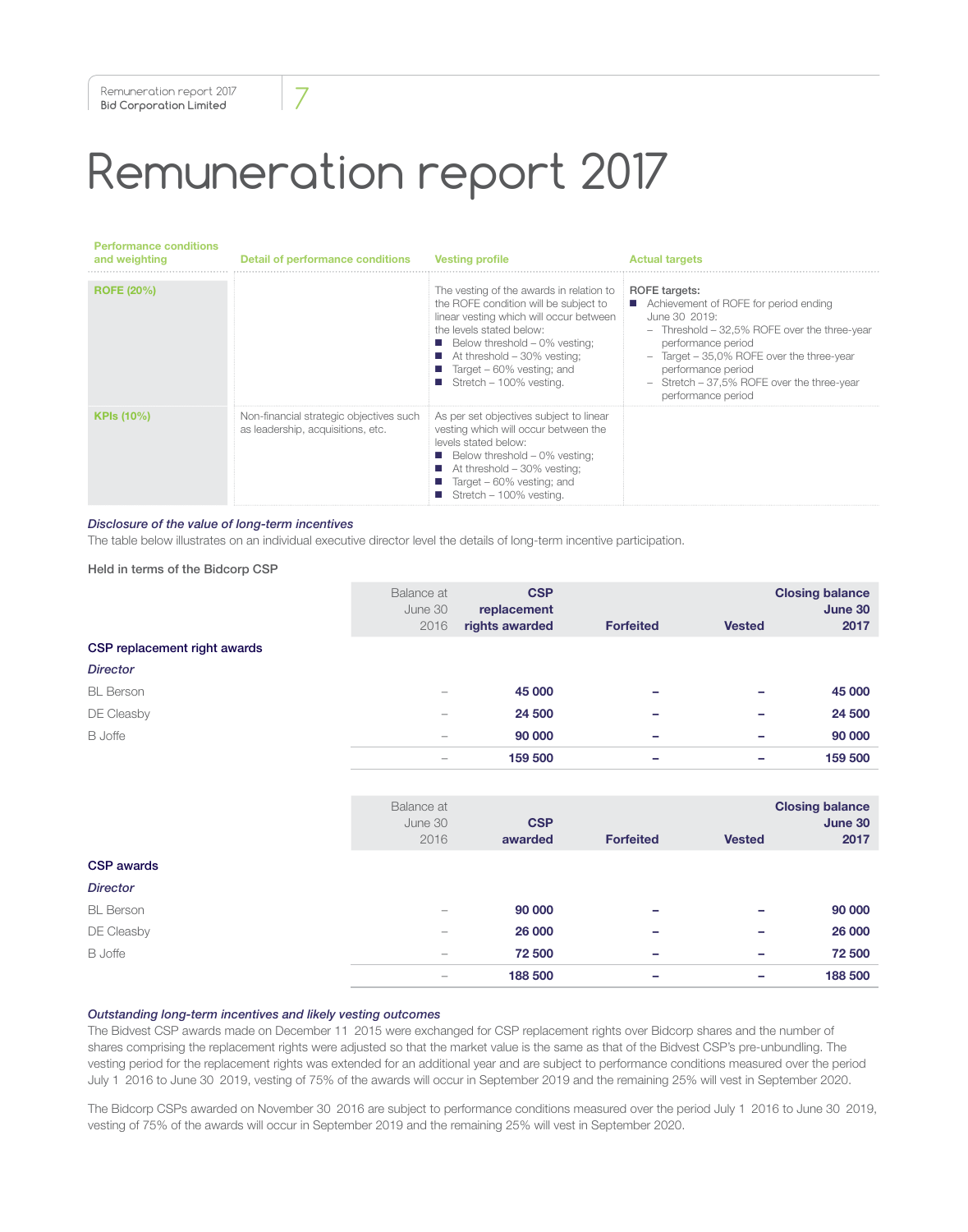As at June 30 2017, the vesting of the CSP replacement rights and 2017 CSPs is estimated to be achieved as follows:

#### 2017 CSP replacement rights and 2017 CSPs

| <b>Performance conditions</b>           | Below threshold (0% vesting Threshold (30% vesting) |                                                                                      | Target (60% vesting)                   | Stretch (100% vesting) |
|-----------------------------------------|-----------------------------------------------------|--------------------------------------------------------------------------------------|----------------------------------------|------------------------|
| <b>HEPS (50%)</b>                       |                                                     |                                                                                      | Estimated HEPS 79,8%<br>Weighted 39,9% |                        |
| Relative TSR (20%)                      |                                                     | Built into fair value of grant<br>value<br>Estimated TSR 49% - thus<br>weighted 9,8% |                                        |                        |
| <b>ROFE (20%)</b>                       |                                                     | Estimated ROFE 49%<br>Weighted 9,8%                                                  |                                        |                        |
| <b>KPIs (10%)</b>                       |                                                     |                                                                                      | Meet target<br>Weighted 6,0%           |                        |
| <b>Total expected</b><br>vesting $(\%)$ |                                                     |                                                                                      | 65,5%                                  |                        |

*Summary of executive directors' long-term incentives (LTIs)*

|                  |              |                          |                          |              | <b>Previous</b> |                   |
|------------------|--------------|--------------------------|--------------------------|--------------|-----------------|-------------------|
|                  |              |                          |                          |              | share-based     |                   |
|                  | Share-       |                          | <b>Benefit</b>           |              | payment         |                   |
|                  | based        | <b>Benefit</b>           | arising from             |              | expense         |                   |
|                  | payment      | arising from             | restructure              | <b>Gross</b> | in respect      | <b>Actual LTI</b> |
|                  | expense      | award of CSP             | of CSPs                  | benefits     | of awards       | benefit           |
|                  | <b>R'000</b> | <b>R'000</b>             | <b>R'000</b>             | <b>R'000</b> | <b>R'000</b>    | <b>R'000</b>      |
| 2017             |              |                          |                          |              |                 |                   |
| <b>Director</b>  |              |                          |                          |              |                 |                   |
| <b>BL</b> Berson | 7 0 5 0      | -                        | -                        | 7 0 5 0      | -               | 7 0 5 0           |
| DE Cleasby       | 2637         | -                        | $\overline{\phantom{0}}$ | 2637         | -               | 2637              |
| <b>B</b> Joffe   | 8 4 8 6      | $\overline{\phantom{0}}$ | -                        | 8 4 8 6      | -               | 8 4 8 6           |
| Total            | 18 173       | -                        | -                        | 18 173       | -               | 18 173            |
|                  |              |                          |                          |              |                 |                   |

|                  | Share-<br>based<br>payment<br>expense<br><b>R'000</b> | <b>Benefit</b><br>arising from<br>award of CSP<br><b>R'000</b> | <b>Benefit</b><br>arising from<br>restructure<br>of CSPs<br><b>R'000</b> | <b>Benefit</b><br>arising from<br>the exercise<br>of options<br><b>R'000</b> | <b>Gross</b><br>benefits<br><b>R'000</b> | <b>Previous</b><br>share-based<br>payment<br>expense<br>in respect<br>of awards<br><b>R'000</b> | <b>Actual LTI</b><br>benefit<br><b>R'000</b> |
|------------------|-------------------------------------------------------|----------------------------------------------------------------|--------------------------------------------------------------------------|------------------------------------------------------------------------------|------------------------------------------|-------------------------------------------------------------------------------------------------|----------------------------------------------|
| 2016*            |                                                       |                                                                |                                                                          |                                                                              |                                          |                                                                                                 |                                              |
| <b>Director</b>  |                                                       |                                                                |                                                                          |                                                                              |                                          |                                                                                                 |                                              |
| <b>BL</b> Berson | 11 496                                                | 16 422                                                         | 23 672                                                                   |                                                                              | 51 590                                   | (22 551)                                                                                        | 29 039                                       |
| DE Cleasby       | 6 2 2 3                                               | 10 699                                                         | 12 9 20                                                                  |                                                                              | 29 842                                   | (12976)                                                                                         | 16866                                        |
| <b>B</b> Joffe   | 23 699                                                | 30 637                                                         | 50 284                                                                   | 11 408                                                                       | 116 028                                  | (47424)                                                                                         | 68 604                                       |
| Total            | 41 418                                                | 57 758                                                         | 86 876                                                                   | 11 408                                                                       | 197 460                                  | (82951)                                                                                         | 114 509                                      |

*\* Combined from the information from both Bidcorp and The Bidvest Group Limited for 2016.*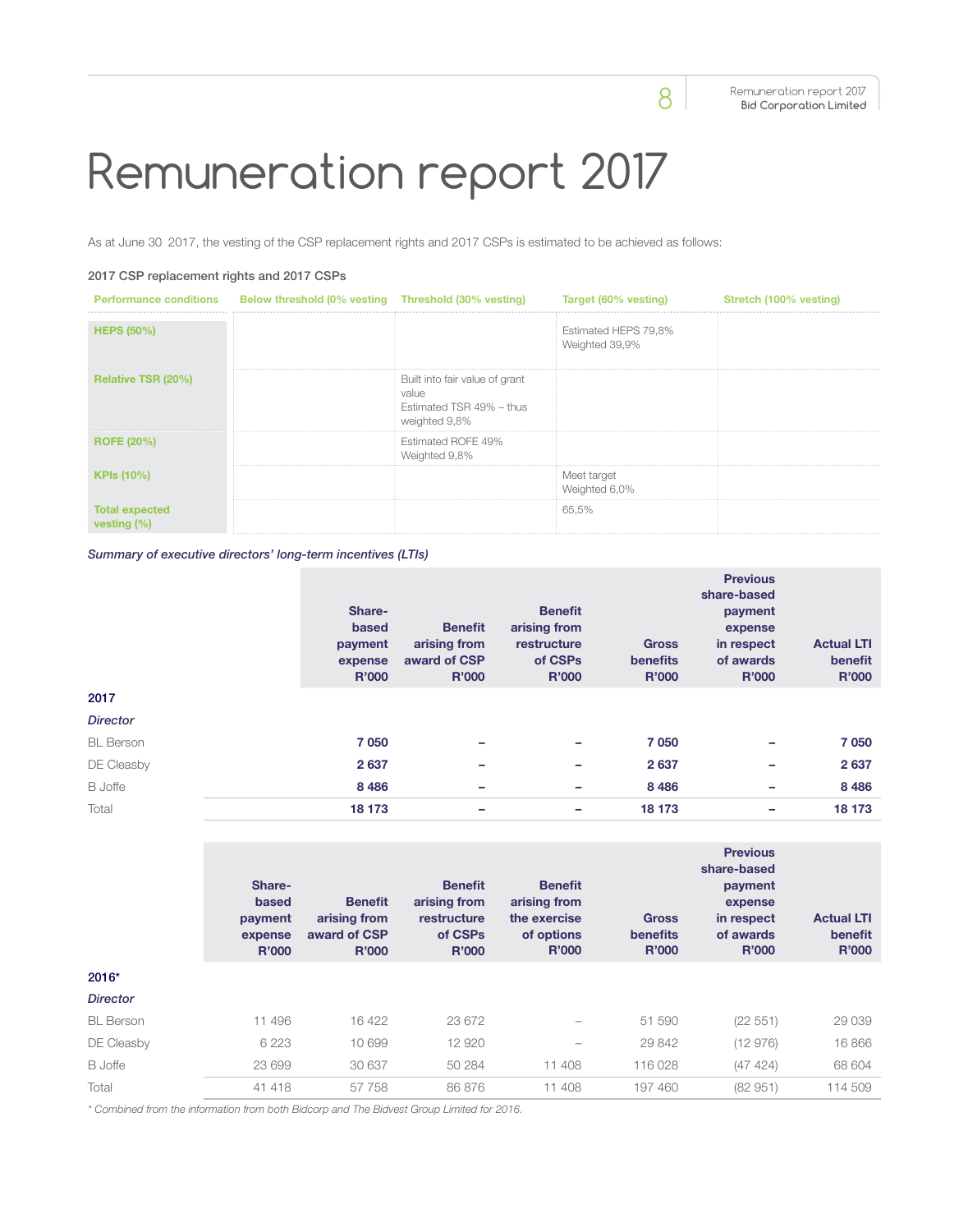#### 5. Non-executive remuneration

*Non-executive directors' fees paid* Directors' and other related fees

|                                                            | 2017<br><b>R'000</b> | $2016*$<br>R'000 |
|------------------------------------------------------------|----------------------|------------------|
| Non-executive director                                     |                      |                  |
| PC Baloyi                                                  | 572                  | 106              |
| <b>DDB</b> Band                                            | 634                  | 180              |
| DD Mokgatle (appointed October 4 2016)                     | 226                  | -                |
| NG Payne                                                   | 771                  | 120              |
| CWL Phalatse (resigned November 11 2016)                   | 141                  | 115              |
| H Wiseman                                                  | 1625                 | 264              |
| Total                                                      | 3 9 6 9              | 785              |
| * Non-executive directors were appointed on March 10 2016. |                      |                  |

#### *Proposed non-executive directors' fees for 2017/2018*

| <u>I TODOSCO HOIFEACCOUTE OIIECIOIS TEES IOI ZUTTIZUTU</u> |                           |                       |
|------------------------------------------------------------|---------------------------|-----------------------|
| 2018 proposed fees                                         | <b>Basic per</b><br>annum | Fee per<br>meeting    |
| Non-executive chairman*                                    | R <sub>2</sub> 800 000    |                       |
| Lead independent non-executive director                    | R112 360                  | R44 950               |
| Non-executive directors (SA-based)                         | R94 350                   | R37 750               |
| Non-executive directors (international)                    | A\$72 100 OR<br>£43 200   |                       |
| Audit and risk committee chairman                          | A\$31 000                 |                       |
| Audit and risk committee member (SA-based)                 | R77850                    | R33 920               |
| Audit and risk committee member (international)            | £15 150                   | £6 600                |
| Remuneration committee chairman                            | R125820                   | R30 100               |
| Remuneration committee member (SA-based)                   |                           | R30 100               |
| Remuneration committee member (international)              |                           | £5 870                |
| Nominations committee chairman                             | R81 460                   | R <sub>28</sub> 550   |
| Nominations committee member                               |                           | R <sub>28</sub> 550   |
| Acquisitions committee chairman                            | R88 775                   | R37 740               |
| Acquisitions committee member (SA-based)                   |                           | R37 740               |
| Acquisitions committee member (international)              |                           | £7 350                |
| Social and ethics committee chairman                       | R94 350                   | R <sub>27</sub> 775   |
| Social and ethics committee member                         |                           | R <sub>27</sub> 775   |
| Ad hoc meetings (SA-based)                                 |                           | R <sub>20</sub> 150   |
| Ad hoc meetings (international)                            |                           | A\$6 540 or<br>£3 915 |

*\* In 2016, a non-executive chairman fee was not proposed due to the role of Mr B Joffe as executive chairman. In arriving at the proposed fee, the remuneration*  committee has given consideration to the benchmarking exercise conducted by PwC and the special demands arising from the international nature of the *Bidcorp operations.*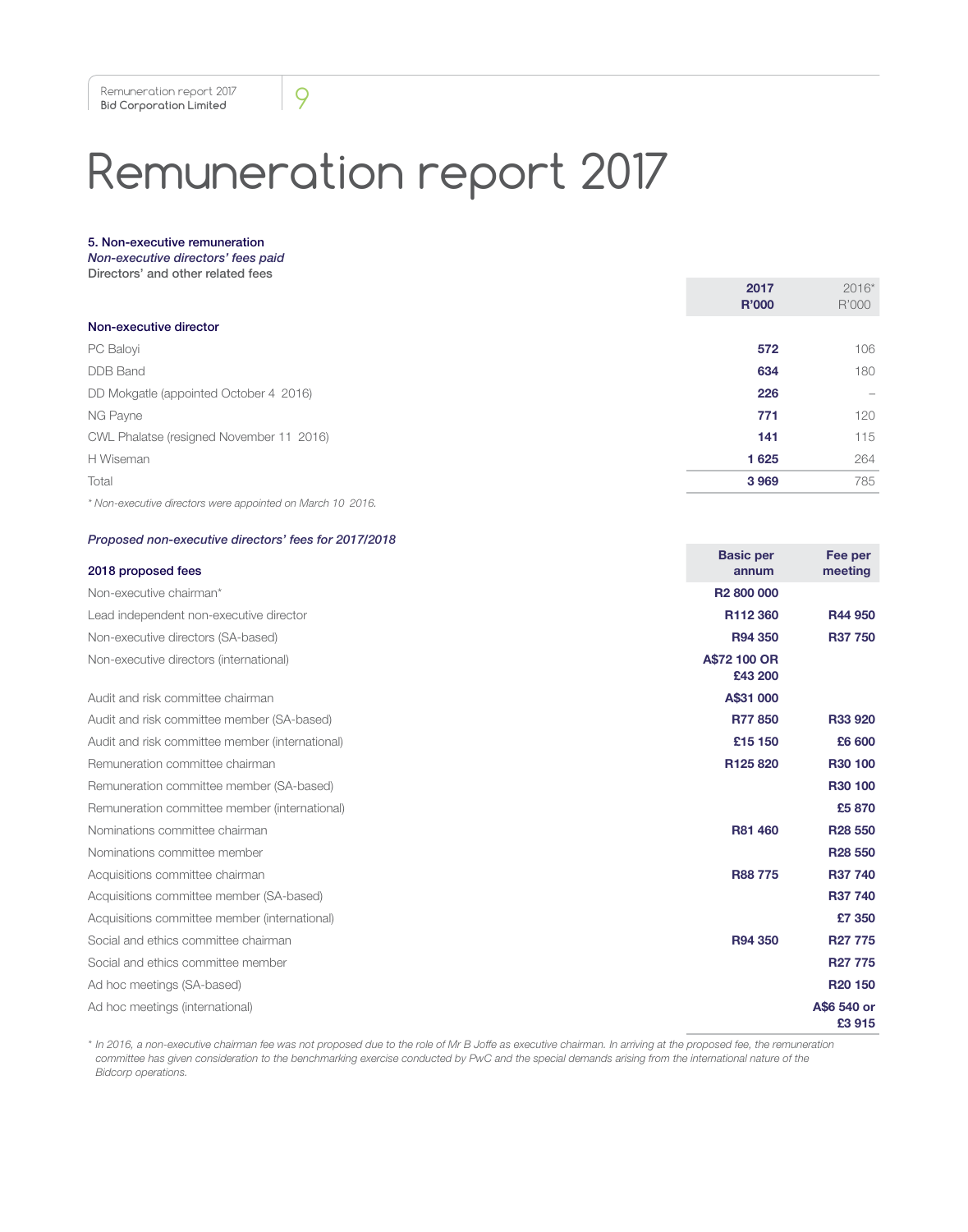Refer to special resolution number 2 on page 21 of the notice of annual general meeting for approval of the fees by shareholders in terms of section 66 of the Companies Act.

The increase in the proposed non-executive directors' fees for 2017/2018 are based on an inflationary increase of 6,0% for local directors and 3,0% for international directors. Provision has been made in the aforementioned fees for the potential appointment of further international non-executive directors should the board deem this appropriate.

#### Approval

This remuneration report was approved by the board of directors of Bid Corporation Limited.

Signed on behalf of the board of directors:

Doug Band *Remuneration committee chairman*